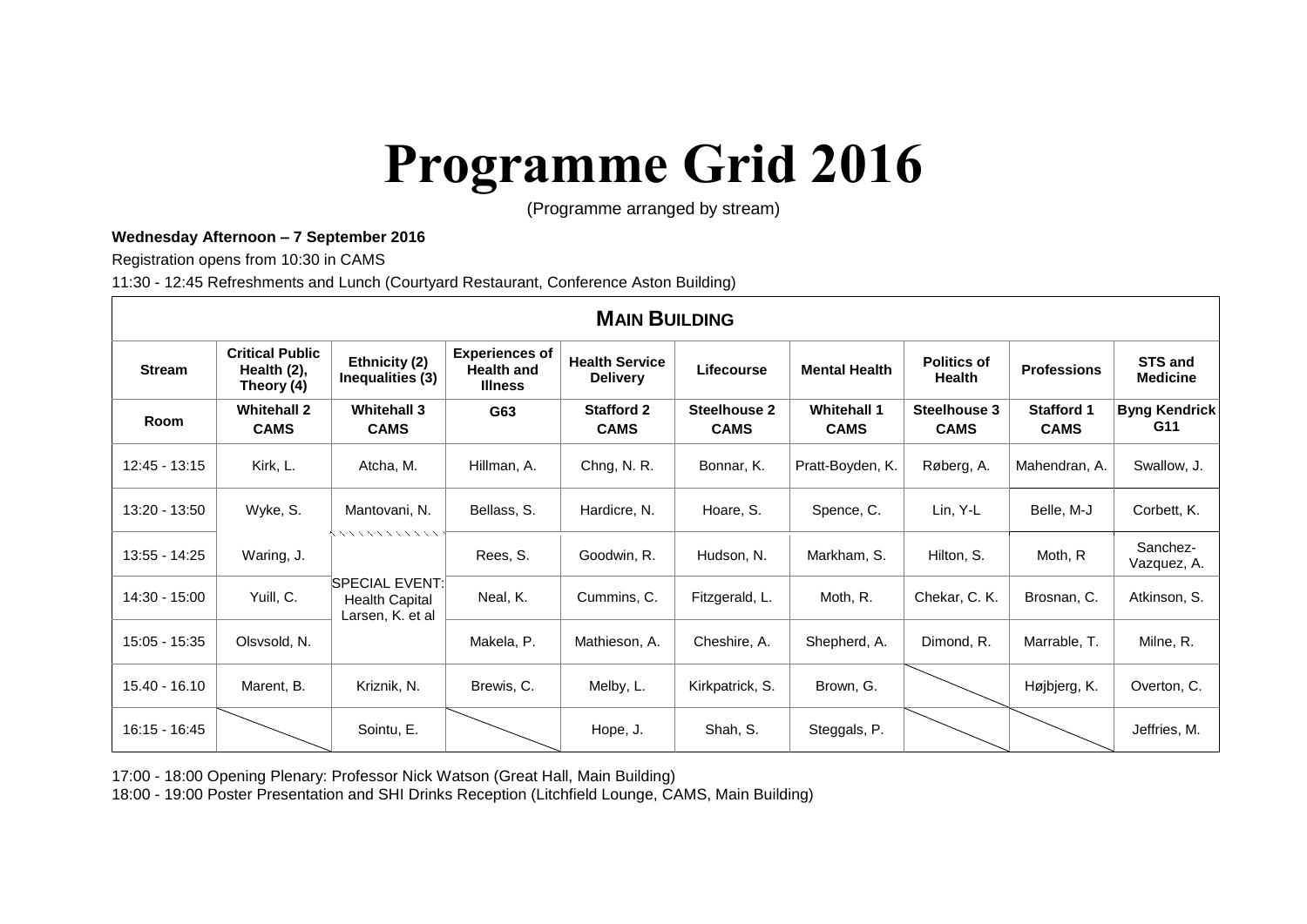## **Thursday Morning – 8 September 2016**

07:00 - 09:00 Breakfast (Courtyard Restaurant, Conference Aston Building)

| <b>MAIN BUILDING</b> |                                         |                                  |                                                              |                                                                            |                                   |                                                                 |                               |                                          |                                         |  |
|----------------------|-----------------------------------------|----------------------------------|--------------------------------------------------------------|----------------------------------------------------------------------------|-----------------------------------|-----------------------------------------------------------------|-------------------------------|------------------------------------------|-----------------------------------------|--|
| <b>Stream</b>        | <b>Citizenship and</b><br><b>Health</b> | <b>Environment</b><br>and Health | <b>Experiences of</b><br><b>Health and</b><br><b>Illness</b> | <b>Health Care</b><br><b>Organisations</b><br>$(3)$ & Health<br>Policy (3) | <b>Methods</b>                    | <b>Patient</b><br>Professional<br>Interaction (5)<br>& Open (1) | <b>Pharmaceuticals</b><br>(4) | <b>Screening</b><br>and diagnosis<br>(4) | STS and<br>Medicine (3) &<br>Gender (3) |  |
| Room                 | <b>Stafford 1</b><br><b>CAMS</b>        | Steelhouse 2<br><b>CAMS</b>      | G63                                                          | <b>Stafford 2</b><br><b>CAMS</b>                                           | <b>Whitehall 1</b><br><b>CAMS</b> | <b>Whitehall 3</b><br><b>CAMS</b>                               | Steelhouse 3<br><b>CAMS</b>   | <b>Whitehall 2</b><br><b>CAMS</b>        | <b>Byng Kendrick</b><br>G11             |  |
|                      |                                         |                                  |                                                              |                                                                            |                                   |                                                                 |                               |                                          |                                         |  |
| 09.00 - 09.30        | Hiscock, J.                             | <b>SPECIAL</b><br>EVENT:         |                                                              | Farre, A.                                                                  | Sheard, L.                        | Ziebland, S.                                                    |                               | Moen, H.B.                               | Broer, T.                               |  |
| $09:35 - 10:05$      | Parsons, J.                             | Environment<br>and Health        | Polak, L.                                                    | Sanders, T.                                                                | Yiallouros, J.                    | Woods, C.                                                       | Abraham, J.                   |                                          | Stelmach, A.                            |  |
| $10:10 - 10:40$      | Bonyeme, L.                             | Fox, N.                          | Walker, L.                                                   | Nordin, P.                                                                 | Mwale, S.                         | Rasmussen, E.                                                   | Lloyd, K.                     | Solbjør, M.                              | Lewis, J.                               |  |
| $10:45 - 11:15$      | Nikolov, P.                             | <b>SPECIAL</b>                   | Møller Hansen,<br>U.                                         | Checkland, K.                                                              | Grant, A.                         | Hughes, S.                                                      | Montgomery, C.                | Mutch, A.                                | Gilman, L.                              |  |
| 11:20 - 11:50        | Green, J.                               | EVENT:<br>Transforming<br>HC.    | Black, R.                                                    | Håland, E.                                                                 | Pilnick, A.                       | Franklin, M.                                                    | Cooper, R.                    |                                          | Idris, D.                               |  |
| $11:55 - 12:25$      |                                         | Jones, L. et al                  | Patterson, R.                                                | Wilson, N.                                                                 | Grant, S.                         | こくさい しんしんしん<br>Feiring, M.                                      |                               |                                          | Castro-Vazquez,<br>G.                   |  |

12:00 - 14:00 Lunch (Courtyard Restaurant, Conference Aston Building)

12:45 - 13:45 BSA Medical Sociology Group Annual General Meeting (Room 145, First Floor, Conference Aston Building)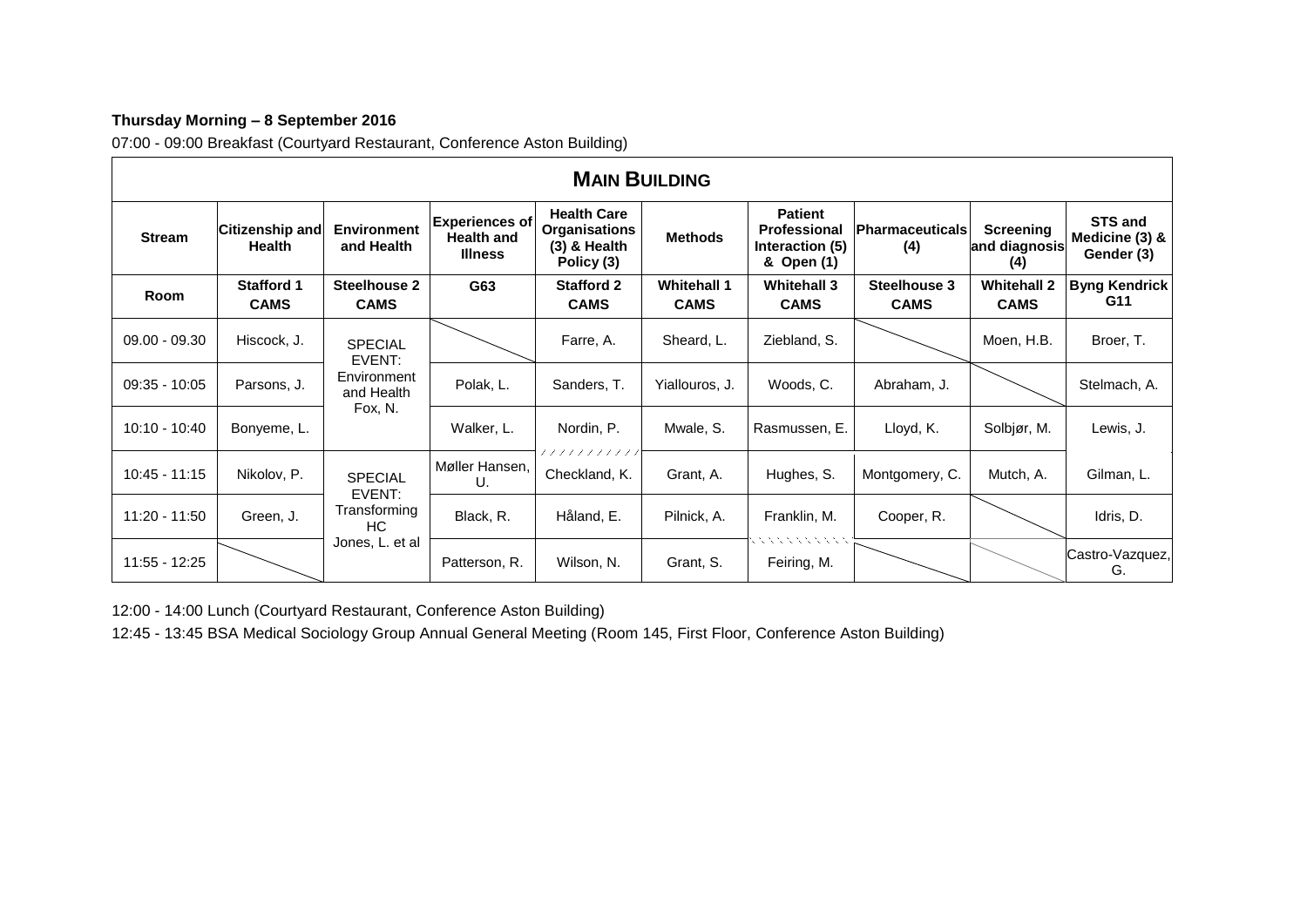**Thursday Afternoon – 8 September 2016**

| <b>MAIN BUILDING</b> |                                   |                                                              |                                                                                              |                                                             |                                  |                                                |                                                             |                                   |                                                     |  |
|----------------------|-----------------------------------|--------------------------------------------------------------|----------------------------------------------------------------------------------------------|-------------------------------------------------------------|----------------------------------|------------------------------------------------|-------------------------------------------------------------|-----------------------------------|-----------------------------------------------------|--|
| <b>Stream</b>        | <b>Ethics</b>                     | <b>Experiences of</b><br><b>Health and</b><br><b>Illness</b> | <b>Health Service</b><br>Delivery (1) &<br><b>Health Care</b><br><b>Organisations</b><br>(1) | Lifecourse (2)<br>& Critical<br><b>Public Health</b><br>(1) | <b>Mental Health</b>             | Methods (1) &<br>Citizenship<br>and Health (2) | <b>Patient</b><br><b>Professional</b><br><b>Interaction</b> | <b>Risk (3)</b>                   | <b>STS and</b><br><b>Medicine</b>                   |  |
| <b>Room</b>          | <b>Whitehall 1</b><br><b>CAMS</b> | G63                                                          | Steelhouse 3<br><b>CAMS</b>                                                                  | Steelhouse 2<br><b>CAMS</b>                                 | <b>Stafford 2</b><br><b>CAMS</b> | <b>Stafford 1</b><br><b>CAMS</b>               | <b>Whitehall 3</b><br><b>CAMS</b>                           | <b>Whitehall 2</b><br><b>CAMS</b> | <b>Byng Kendrick</b><br>G11                         |  |
| 14:00 - 14:30        | Job, K.                           | Winance, M.                                                  | <b>SPECIAL</b><br>EVENT:<br>Emergency HC<br>Bendelow, G. et<br>al                            | McCormack, F.                                               | Cant, S.                         | Grant, A.                                      | Rondelez, E.                                                | Pack, R.                          | <b>SPECIAL</b><br>EVENT:<br>Autistic<br>Assemblages |  |
| 14:35 - 15:05        | Ri, I.                            | Cramer, H.                                                   |                                                                                              |                                                             | Jacobi, C.                       |                                                | Lindenmeyer, A.                                             | Cunningham, Y.                    |                                                     |  |
| 15:10 - 15:40        | Street, H.                        | Heavey, E.                                                   |                                                                                              | Pack, R.                                                    |                                  | Tritter, J.                                    | Corrigan, O.                                                | Brown, S.                         | Fitzgerald, D. et<br>al                             |  |
| 15:45 - 16:15        | Doyle, E.                         | Isaacs, A.                                                   | Martin, G.                                                                                   |                                                             | Werner, A.                       | Maguire, K.                                    | Loughran, I.                                                |                                   | Strange, H.                                         |  |
| 16:20 - 16:50        | Sukumar, P.                       | <b>SPECIAL</b><br>EVENT:                                     |                                                                                              | <b>SPECIAL</b><br>EVENT:                                    |                                  |                                                | Eccles, A.                                                  | MedSoc<br>Committee               | Cunningham-<br>Burley, S.                           |  |
| 16:55 - 17:25        |                                   | Cost of Living<br>Blog                                       |                                                                                              | Parent drug use<br>Chandler, A. et                          |                                  |                                                |                                                             | Event<br>Stevenson, F.            | Faulkner, A.                                        |  |
| 17:30 - 18:00        |                                   | Schrecker, T.                                                |                                                                                              | al                                                          |                                  |                                                |                                                             |                                   |                                                     |  |

19:00 Drinks Reception (Courtyard Lounges, Conference Aston Building) and Conference Dinner (Dining Rooms, Courtyard Restaurant, Conference Aston Building)